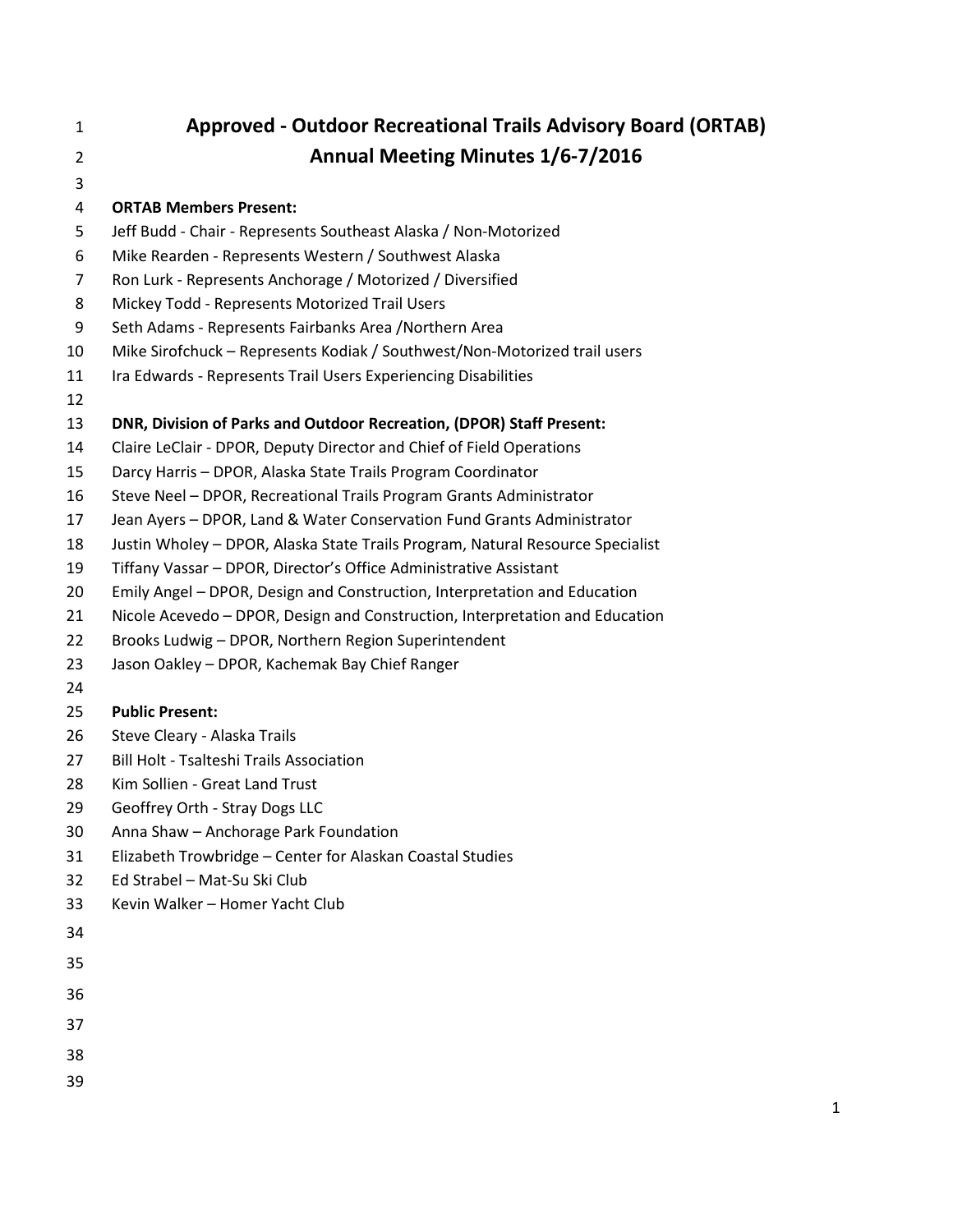- **Outdoor Recreational Trails Advisory Board (ORTAB)**
- **Annual Meeting Minutes**
- **Wednesday, January 6th and Thursday January 7th 2016**
- 

# 

# **Recreational Trails Program (RTP) Discussion with DPOR Staff**

 Steve Neel announced that a new national five year transportation bill was recently passed in Congress and the Recreational Trails Program (RTP) was still included at the funding level from 2009. He said the exact numbers from the US Department of Transportation, Federal Highway Administration (FHWA) were not available yet, but his estimates are as noted. Approximately \$1,527,000 is the anticipated allocation from FHWA. The obligation limitation from State of Alaska DOT&PF is \$1,421,884. The Administrative Allowance to manage the Trails Program Office is 7% or \$106,955. The total available to fund trail projects will be approximately \$1,314,929. The 30/30/40 (motorized/non- motorized/diversified) funding percentage ratio is still required, and each state still has a Governor opt-out option.

 Darcy Harris and Steve Neel reminded the ORTAB that FHWA now evaluates the RTP under CFR (Code of Federal Regulations) 200. This CFR, adopted in December 2014, is strictly enforced by FHWA. Harris and Neel reviewed the changes that will most affect applicants and grantees. They said FHWA will not allow extensions to project end-dates or project modifications after they have been approved, unless the causes are related to extreme weather events or other events out of the grantees' control. Neel said that some applicants have already been affected by FHWA enforcing the fixed end-dates. The Buy America Act requires any steel product purchased with FHWA dollars, that costs more than \$2,500, to be made with 100% American Steel, and if not, a waiver is required. Neel explained that the Trails Program Office applied for seven waivers during the 2015 grant cycle, and all were approved. The process can take up to six months, so DPOR must submit waiver requests as soon as possible to increase the possibility of attaining them by the summer field season. Harris explained that one of the reasons for scheduling the meeting a month earlier was to increase the time for application approval. Neel then said that FHWA now requires the correct match ratio be reported with each reimbursement request. Neel also explained that a "tapered match agreement" would only be allowed with prior FHWA approval, and in general this would only apply for large equipment purchases. He also noted that the new State IRIS accounting system may slow down grant reimbursements temporarily over the following year as staff learns the new system and bugs are worked out.

 One ORTAB member asked if it was acceptable for applicants to exceed the required match amount. Darcy Harris explained that some applicants show more match to illustrate that they have more support, but FHWA can see excessive match as a reason to reduce the federal share. Also, once a larger-than- required match ratio is approved, the grantee will be required to continue to show that level of match for the life of the project.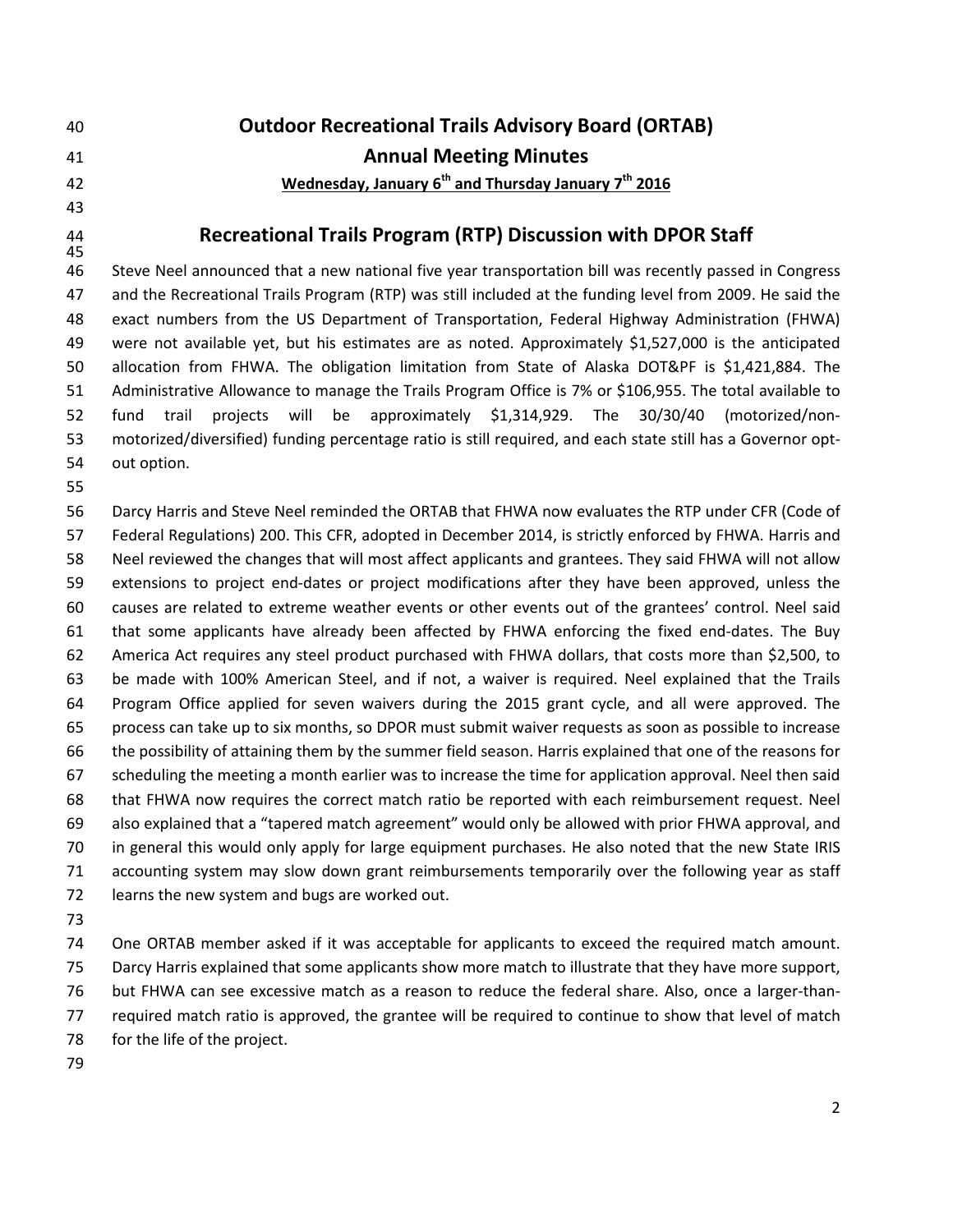## **Project Applications from the Division of Parks and Outdoor Recreation (DPOR)**

(Projects are listed in the order they were discussed, not by a ranking.)

## *1. Trail Maintenance Equipment Purchase*

- **Applicant:** DPOR, Chugach State Park
- **Category:** Diversified
- **Funds Requested / Match:** \$23,141 / \$2,297.05
- **Land Owner(s):** Alaska State Parks, Chugach State Park

## **Project Discussion:**

- 89 One ORTAB member thought that the application seemed like it was done quickly and lacked passion.
- He also noted that the applicant didn't specify which trails the equipment would be used on. He
- wondered how long the equipment would last, as well. Another ORTAB member said that it could be
- used on many motorized and non-motorized trails in the park, but questioned if RTP could pay for
- "maintenance". Harris and Neel responded by saying that repetitive maintenance activities would not be approved by FHWA, but this purchase would be acceptable because the equipment would be used for
- clearing brush from the trails to improve safety, accessibility, and visibility.
- 

## *2. Kachemak Bay State Park Orientation Panels*

- **Applicant:** DPOR, Design and Construction, Interpretation and Education
- **Category:** Diversified
- **Funds Requested / Match:** \$12,590 / \$1,394
- **Land Owner(s):** Alaska State Parks, Kachemak Bay State Park
- **Project Discussion:**
- One ORTAB member said the application was clear, concise, and easy to read. Another ORTAB member
- noted that since the mooring buoys will be on the orientation panels, the orientation panel project may
- need to be done after the mooring buy project is done. Another ORTAB member pointed out that it cost
- \$14,000 for to create an \$800 orientation panel. Emily Angel (from Interpretation and Education) said it
- was easy and relatively inexpensive to update and install the panel if buoy locations change.
- 

## *3. Alaska State Park Trail Guide Videos*

- **Applicant:** DPOR, Design and Construction, Interpretation and Education
- **Category:** Safety & Education
- **Funds Requested / Match:** \$37,500 / \$3,722.25
- **Land Owner(s):** Alaska State Parks, Kachemak Bay State Park
- **Project Discussion:**
- One ORTAB member asked why DPOR would buy equipment and do this in house, when it could be
- contracted out. Emily Angel (from Interpretation and Education) explained that there was an employee
- with video editing experience in-house, and he made a promotional video for Chugach State Park last
- summer. Another ORTAB member noted that it was a lot of money for equipment, but he expected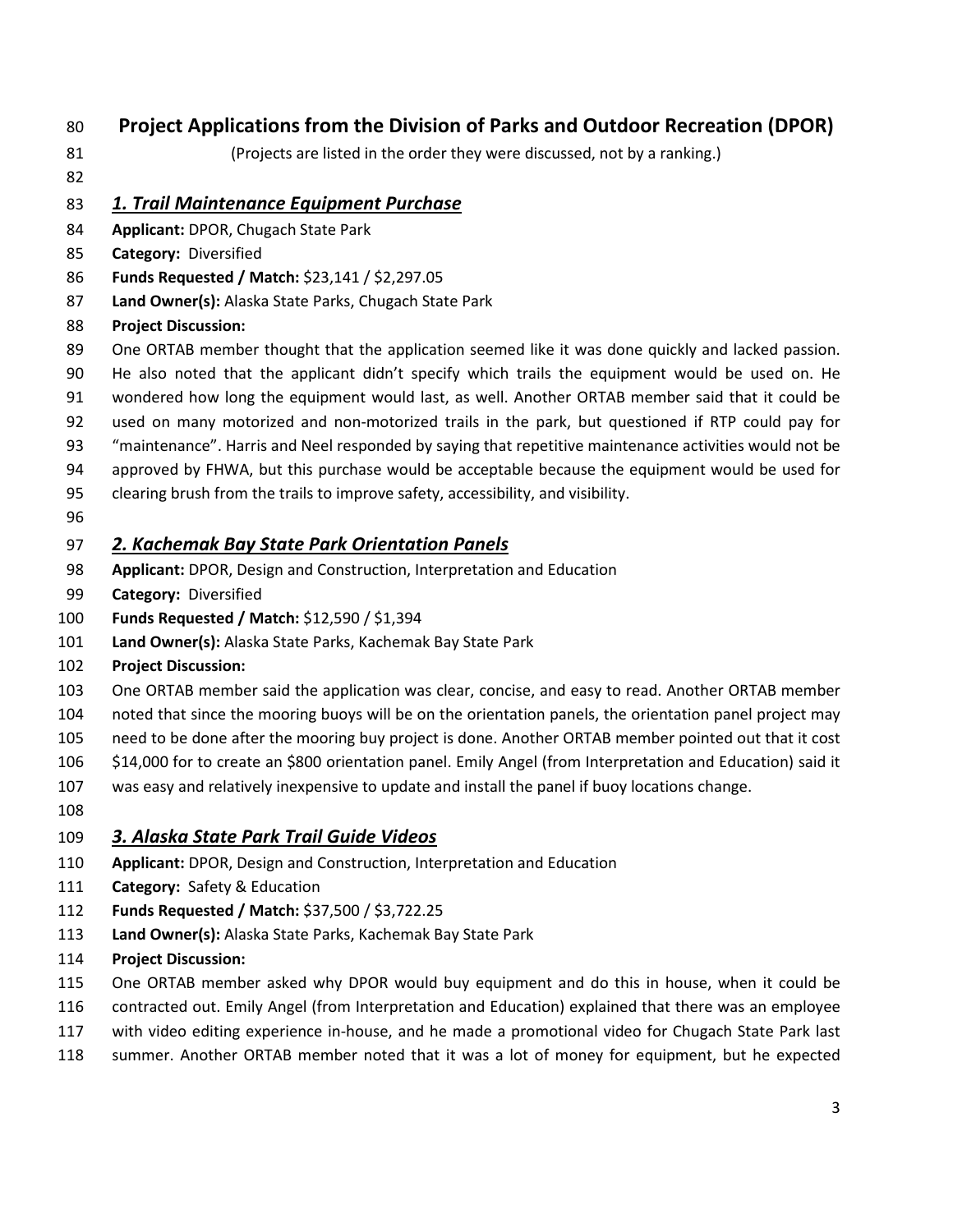- future use out of it after the grant. One ORTAB member asked if project success could be evaluated.
- Emily Angel said that there is an in-office review process and YouTube views can be tracked.
- 

#### *4. Caines Head SRA: Tonsina Section*

- **Applicant:** DPOR, Kenai
- **Category:** Diversified
- **Funds Requested / Match:** \$48,309 / \$4,795
- **Land Owner(s):** Alaska State Parks, Caines Head State Recreation Area
- **Project Discussion:**
- One ORTAB member liked the pictures that were included, and another liked the map included on the
- public notice. Another ORTAB member appreciated the applicant taking the time to get local public
- comments and awarded more points for this. One ORTAB member thought this was the best among the
- State Parks applications. Another ORTAB member questioned what PPE was. Darcy Harris explained that
- it was Personal Protective Equipment which can be protective clothing or gear when performing trail
- work, but not logoed uniforms.
- 

## *5. Moose Valley/Poot Peak Trail Restorations*

- **Applicant:** DPOR, Kenai
- **Category:** Diversified
- **Funds Requested / Match:** \$49,991 / \$5,044
- **Land Owner(s):** Alaska State Parks, Kachemak Bay State Park
- **Project Discussion:**
- One ORTAB member noted that the Kachemak Bay State Park Advisory Board gave this project priority.
- Another ORTAB member thought that this project seemed expensive considering the estimated 300
- users per year, while another ORTAB member thought that if the trails were improved the user numbers
- would increase. One ORTAB member was concerned that these trails would not be maintained after the
- project ended, because there is no maintenance money in the State budget. Another ORTAB member
- questioned the need of camping gear and tools and wondered if Parks already had this sort of gear. An
- ORTAB member said that the gear and tools get used hard and needed to be replaced often, and that
- 148 these grants are the only funding that trail crews receive.
- 

## *6. Saddle Trail Reroute – Phase II*

- **Applicant:** DPOR, Kenai
- **Category:** Diversified
- **Funds Requested / Match:** \$49,994 / \$5,041
- **Land Owner(s):** Alaska State Parks, Kachemak Bay State Park
- **Project Discussion:**
- One ORTAB member thought that the Alaska Conservation Corps labor was very inexpensive at \$14 per
- hour. Another ORTAB member didn't see any bids for equipment, food, or transportation costs; Darcy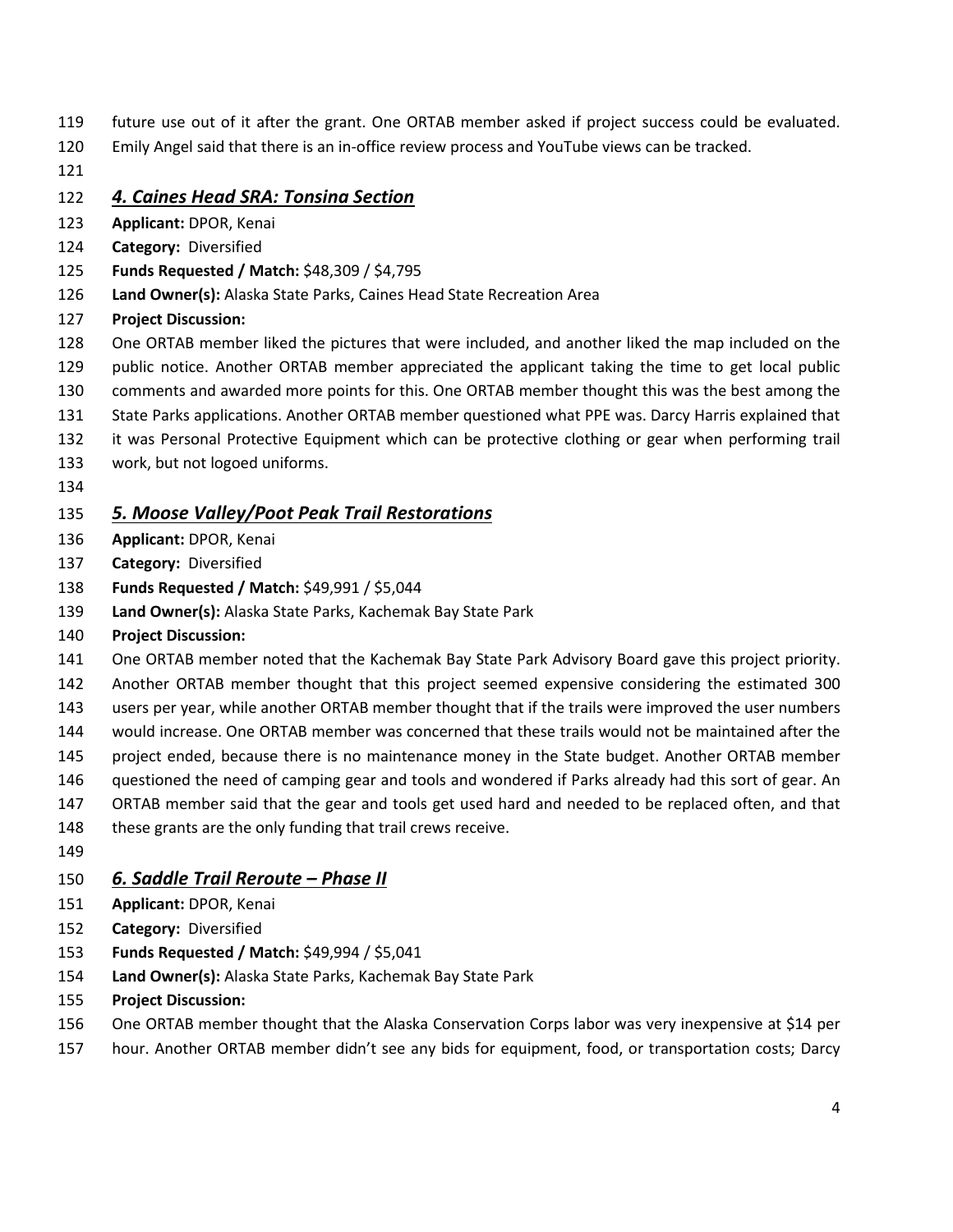- Harris noted that she received cost estimates via email after it was determined that volunteers couldn't
- ride in State Parks operated boats.
- 

*7. Curry Ridge Trail – Phase II*

- **Applicant:** DPOR, Matanuska-Susitna Valley
- **Category:** Non-Motorized
- **Funds Requested / Match:** \$49,918 / \$4,997
- **Land Owner(s):** Alaska State Parks, Denali State Park
- **Project Discussion:**
- ORTAB members were unsure if the campground and parking lot had been completed, and because of
- this some scored the project lower. Another ORTAB member didn't think the Denali Visitor Center would
- be built, and because of this there wouldn't be many trail-users. Claire LeClair later came in and clarified
- that both the campground and parking lot had been constructed. One ORTAB member noted that there
- was more information on the visitor center than the trail in the RTP application.
- 

## *8. Northern Area Training & Assessment*

- **Applicant:** DPOR, Northern Region
- **Category:** Diversified
- **Funds Requested / Match:** \$13,313 / \$1,322
- **Land Owner(s):** Alaska State Parks, Chena River State Recreation Area
- **Project Discussion:**
- One ORTAB member wondered if the parks already had similar equipment as the kind asked for in the
- grant.
- 

## *9. Angel Creek Hillside Bridge Repairs*

- **Applicant:** DPOR, Northern Region
- **Category:** Motorized
- **Funds Requested / Match:** \$24,190 / \$2,401
- **Land Owner(s):** Alaska State Parks, Chena River State Recreation Area
- **Project Discussion:**
- One ORTAB member asked if equipment owned by State Parks could be used for match, with the value
- coming from hypothetical rental fees for that equipment. Darcy Harris said this was allowable. Another
- ORTAB member thought that 150,000 users was likely the number of users in the park yearly, and not
- 191 just on this trail.
- 
- 
- 
- 
-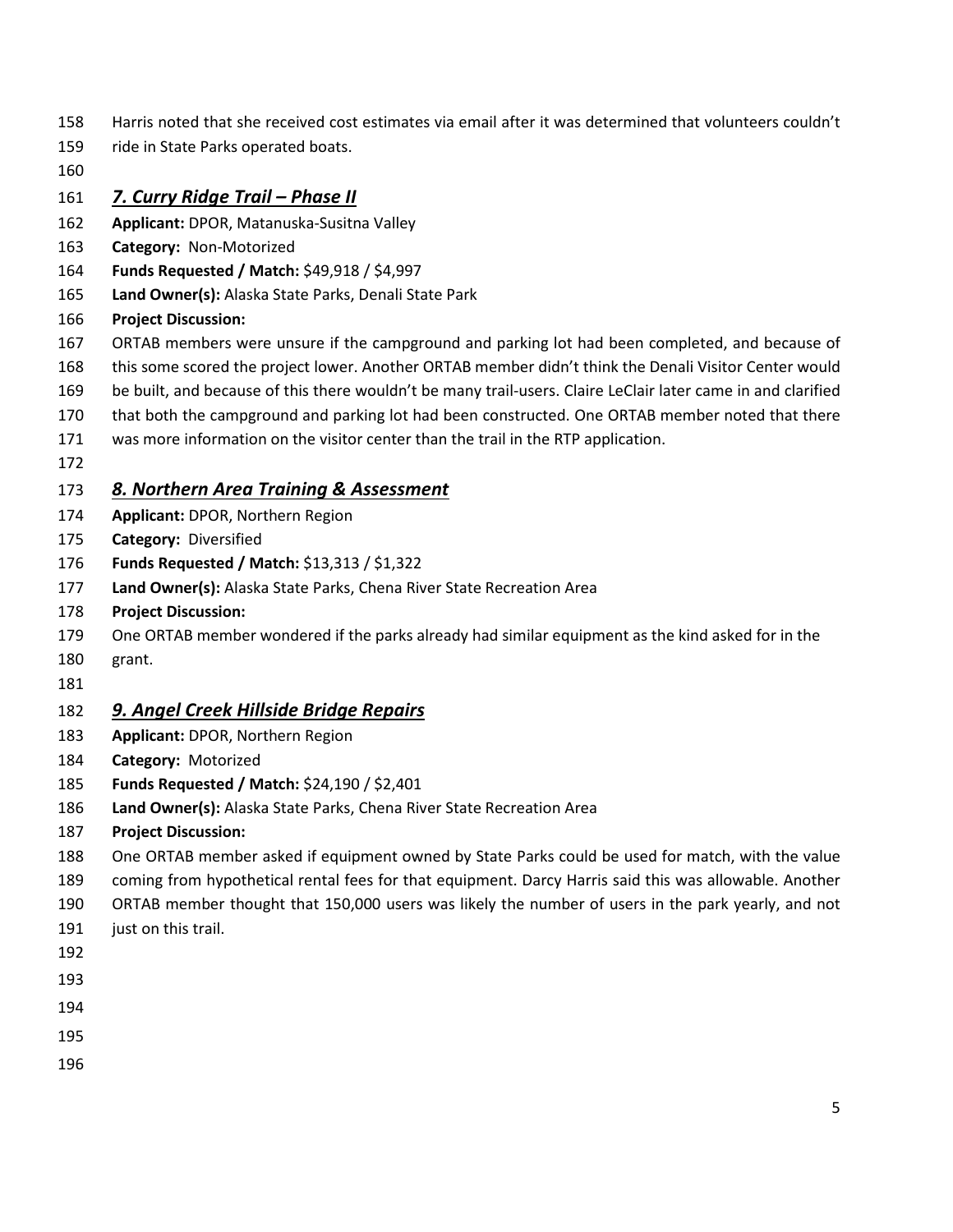## *10. Eagle Trail* **Applicant:** DPOR, Northern Region **Category:** Non**-**Motorized **Funds Requested / Match:** \$35,471 / \$3,521 **Land Owner(s):** Alaska State Parks, Eagle Trail State Recreation Site **Project Discussion:**  ORTAB members noted typos in the application. *11. Granite Tors Boardwalk Repairs* **Applicant:** DPOR, Northern Region **Category:** Non**-**Motorized **Funds Requested / Match:** \$38,808 / \$3,852 **Land Owner(s):** Alaska State Parks, Chena River State Recreation Area **Project Discussion:**  One ORTAB member thought that the cost to replace 150 boards seemed expensive. Another ORTAB member questioned the use of untreated lumber instead of treated; Northern Region Superintendent Brooks Ludwig noted that about half the untreated boards from 1982 are still in good shape. *12. Mastodon Trail Construction* **Applicant:** DPOR, Northern Region **Category:** Diversified **Funds Requested / Match:** \$50,000 / \$4,963 **Land Owner(s):** Alaska State Parks, Chena River State Recreation Area **Project Discussion:**  One ORTAB member thought it would be unfortunate not to fund this project since ORTAB has recommended funding for the Mastodon Trail in the past. A few ORTAB members said it was difficult to understand the project due to a confusing project description. Even with the confusing application, one ORTAB member said, he expected the work would be done well. *13. Mastodon Trail Hardening / Clearing* **Applicant:** DPOR, Northern Region **Category:** Diversified **Funds Requested / Match:** \$49,572 / \$4,930.65 **Land Owner(s):** Alaska State Parks, Chena River State Recreation Area **Project Discussion:**  One ORTAB member thought that the project description was confusing.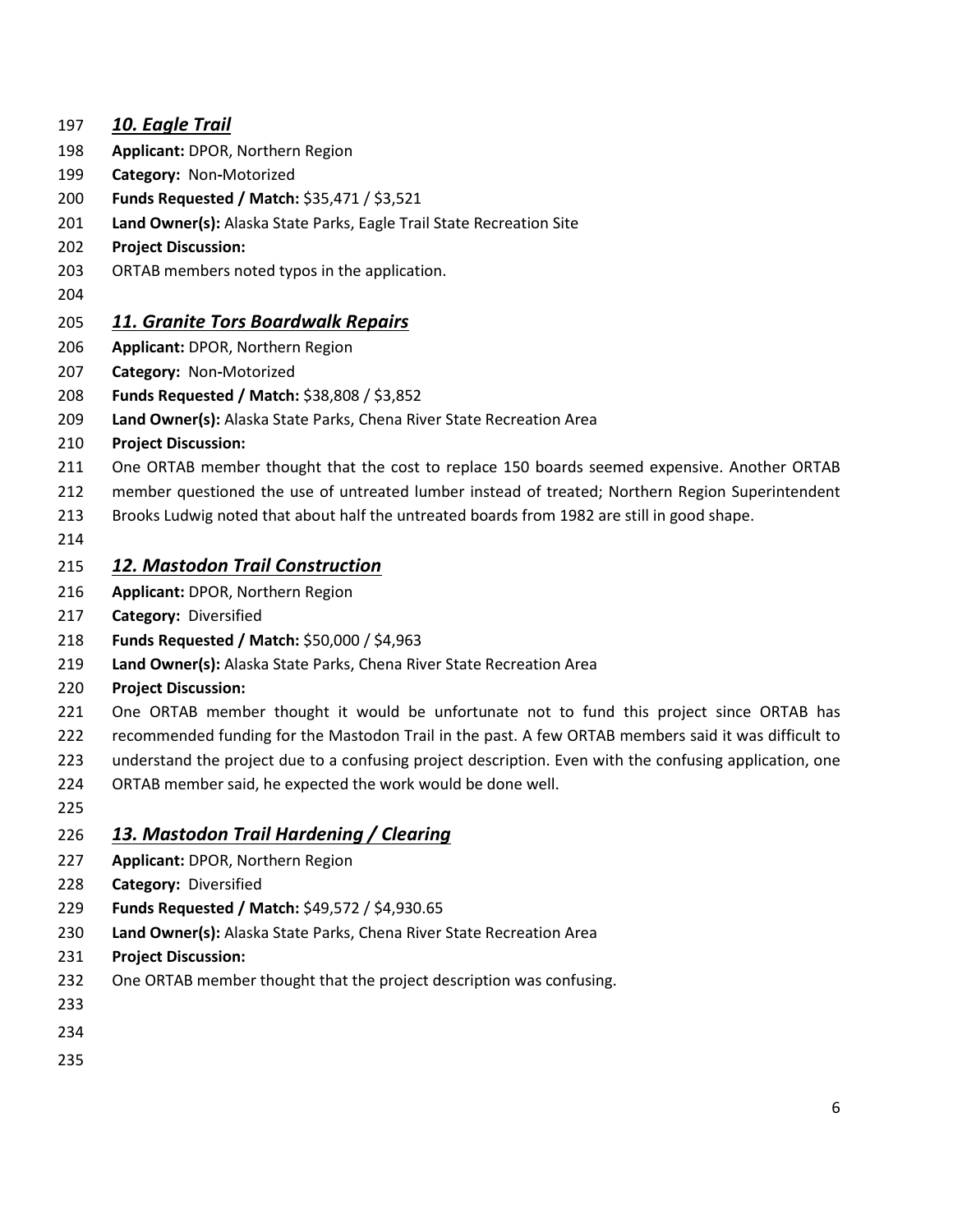## *14. Stiles Extension Construction*

- **Applicant:** DPOR, Northern Region
- **Category:** Motorized
- **Funds Requested / Match:** \$50,000 / \$4,963
- **Land Owner(s):** Alaska State Parks, Chena River State Recreation Area
- **Project Discussion:**
- One ORTAB member asked if those in the trail crew really highly trained, and if so why do they need
- training (from the Training & Assessment grant)? Darcy Harris said that after their training they will be
- 244 highly trained. Steve Neel noted that these grants have been approved by FHWA in the past.
- 

#### *15. Battery Point Trail – Phase II*

- **Applicant:** DPOR, Southeast
- **Category:** Non-Motorized
- **Funds Requested / Match:** \$28,676 / \$2,847
- **Land Owner(s):** Alaska State Parks, Chilkat State Park
- **Project Discussion:**
- An ORTAB member questioned the need for crushed gravel, when they originally used beach gravel.
- Another ORTAB member explained that the angular crushed gravel compacts much better than the
- rounded beach gravel. One ORTAB member thought the match seemed to be "reverse-engineered";
- Darcy Harris agreed, because applicants are encouraged to submit only the exact amount of required
- match.
- 

#### *16. Granite Creek Trail Improvement*

- **Applicant:** DPOR, Southeast
- **Category:** Non-Motorized
- **Funds Requested / Match:** \$49,993 / \$4,962.44
- **Land Owner(s):** State of Alaska
- **Project Discussion:**
- An ORTAB member noted that the same applicant also applied for the Point Bridget project. The same
- 265 trail crew would be used for both projects.
- 

#### *17. Point Bridget Trail Restoration – Phase II*

- **Applicant:** DPOR, Southeast
- **Category:** Non-Motorized
- **Funds Requested / Match:** \$49,982 / \$4,961.35
- **Land Owner(s):** Alaska State Parks, Point Bridget State Park
- **Project Discussion:**
- 273 An ORTAB member noted that even though Granite Creek and Point Bridget projects would be done by
- the same trail crew, they didn't double up on gear in case only one was funded.
-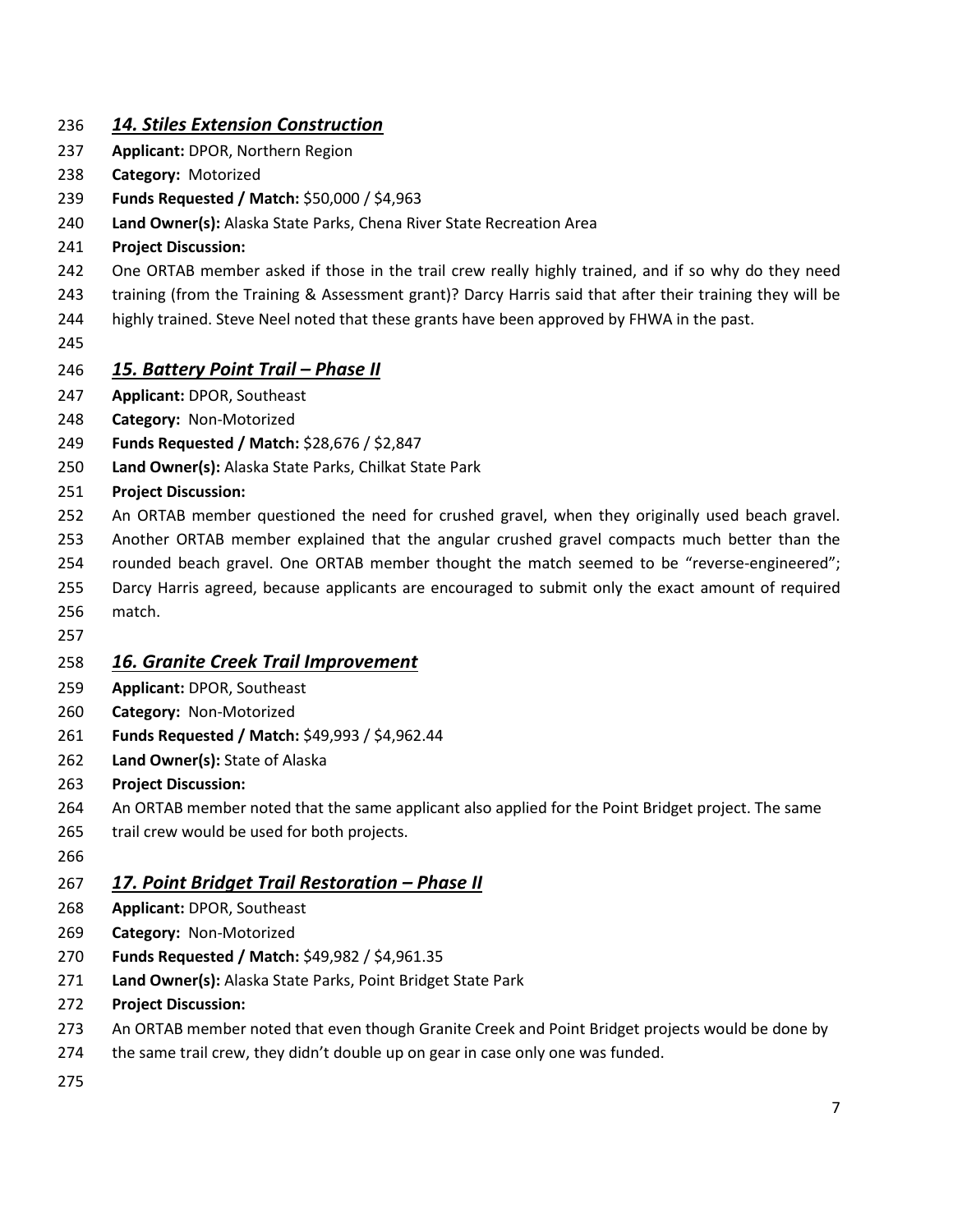## **Project Applications from Non-State Entities**

- (Projects are listed in the order they were discussed, not by a ranking.)
- 

*1. Tsalteshi Trails Association Single Track*

- **Applicant:** Tsalteshi Trails Association
- **Category:** Diversified
- **Funds Requested / Match:** \$50,000 / \$12,500
- **Land Owner(s):** Kenai Peninsula Borough

#### **Project Discussion:**

 One ORTAB member noted that the application was well written and easy to follow. Bill Holt (representing Tsalteshi Trails Association) explained that this project will help keep bikes off of the ski trails in winter. Steve Neel noted that there was an issue last year with a grant from Tsalteshi trails, where the final billing came in after the final end date. Neel also noted that Parks had filed an appeal to

- FHWA to try and receive this reimbursement. Bill Holt explained that the dealer went out of business in
- the middle of the purchase prolonging the process. One ORTAB member said he would have given more
- points if a letter from a youth group had been provided.
- 

## *2. Mirror Lake Singletrack - Phase 1*

- **Applicant:** Alaska Trails, Inc.
- **Category:** Diversified
- **Funds Requested / Match:** \$50,000 / \$12,500
- **Land Owner(s):** Municipality of Anchorage
- **Project Discussion:**

 One ORTAB member asked how bikes used the trail in the winter. Steve Cleary explained that the trails are packed and groomed for winter use. ORTAB members referenced dragging a tire for winter grooming. Another ORTAB member complemented the application for lack of clutter. One ORTAB member thought that the grant was heavy in administration costs. Another ORTAB member said they would have given more points if there was a letter from a volunteer group pledging support. One ORTAB member questioned if landowner authorization was sufficient. Steve Cleary said he was working with Municipality of Anchorage Parks and Recreation Department, but he could get a more explicit letter from the land owner if necessary.

#### *3. Russian Jack Mountain Bike Trails*

- **Applicant:** Alaska Trails, Inc.
- **Category:** Diversified
- **Funds Requested / Match:** \$33,000 / \$8,250
- **Land Owner(s):** Municipality of Anchorage
- **Project Discussion:**
- One ORTAB member liked that the trails would be close to so many schools, and another liked how they
- would be located in an urban park. Another ORTAB member noted that signs were mentioned in the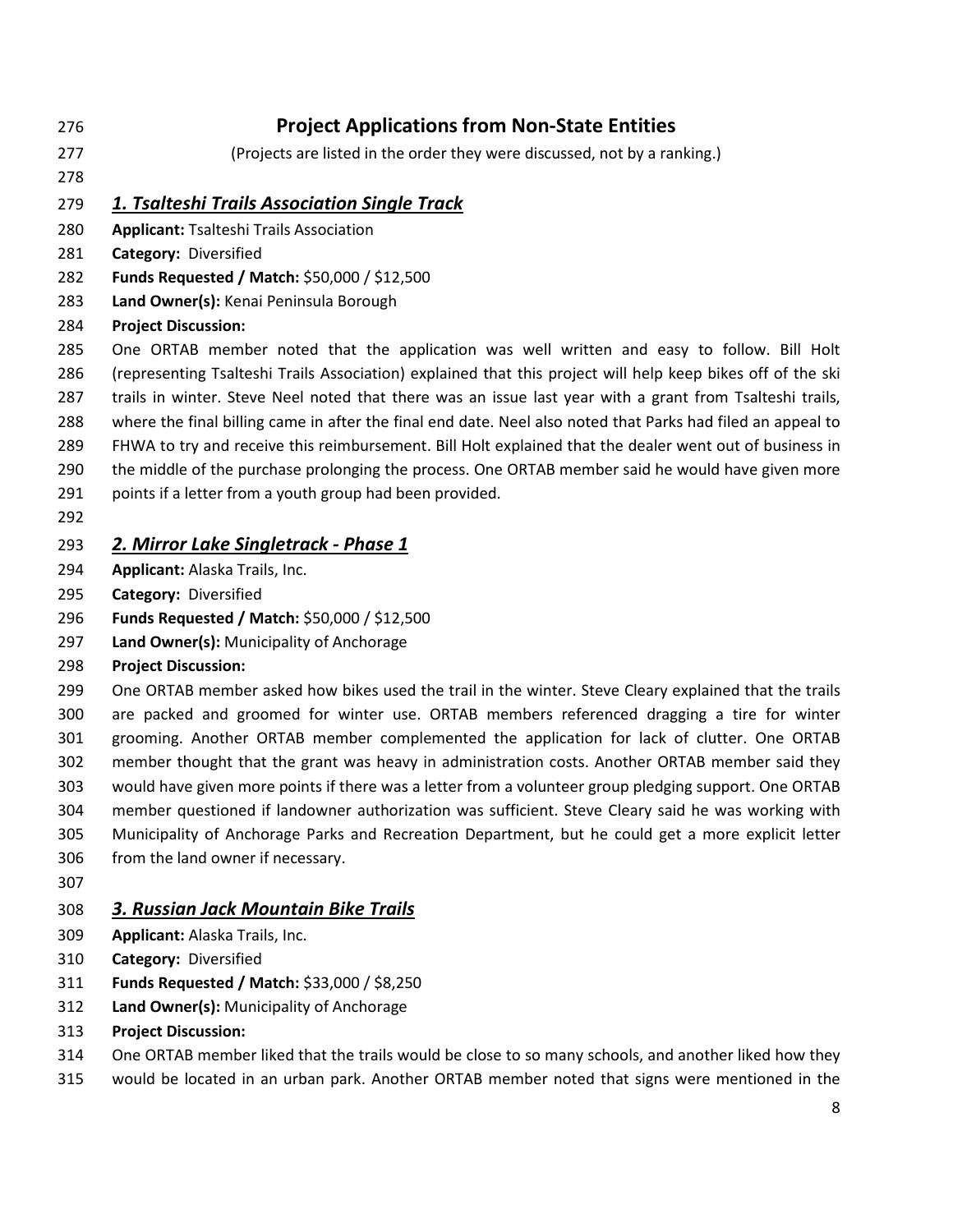- application, yet there were no line items in the budget for signs. An ORTAB member also noted that who
- the volunteers are weren't mentioned in the application. Steve Cleary explained that the signs were part
- of a vision by the Anchorage Park Foundation and not this project specifically, and that there would be
- Alaska Trails' volunteers and people from local mountain bike groups. One ORTAB member noted that
- volunteer training was almost the same amount of time as volunteer work hours in the budget; Cleary
- said there would actually be much more volunteer labor, but he provided the required match in the budget, and didn't exceed this per DPOR's request. Another ORTAB member noted that he would have
- given more points if there was a better estimate of user numbers, and not just the estimate of
- "hundreds."
- 

## *4. Improvements at Jodhpur Motocross Track*

- **Applicant:** Anchorage Park Foundation
- **Category:** Motorized
- **Funds Requested / Match:** \$47,789 / \$11,947
- **Land Owner(s):** Municipality of Anchorage
- **Project Discussion:**
- One ORTAB member liked the maps and layout. Another ORTAB member thought the bleachers were
- very expensive and that they would be shipped to Alaska from too far away. A couple ORTAB members noted that they knew found cheaper bleachers and signs online.
- 

## *5. Rilke Schule Trail Connection to Meadow Park*

- **Applicant:** Anchorage Park Foundation
- **Category:** Diversified
- **Funds Requested / Match:** \$33,782 / \$8,445
- **Land Owner(s):** Independent Baptist Church
- **Project Discussion:**
- One ORTAB member asked what the maintenance plan would be. Anna Shaw (of the Anchorage Park Foundation) said that a parent group helped put this application together and are very involved, and would be involved in maintenance. One ORTAB member questioned if three days was enough time to construct three bridges. Another ORTAB member noted that budget totals differed between page 5 and 9 of the application. One ORTAB member noted that he would have added more points had there been a letter from the youth group with dates. Another ORTAB member said he scored the application lower because there was only five years of public-use authorization (which is the minimum required amount). One ORTAB member noted that there was a 10% contingency, and Darcy Harris clarified that only the
- authorized amount can be reimbursed; it would not be possible to pay for a contingency on top of that.
- 
- 
- 
- 
-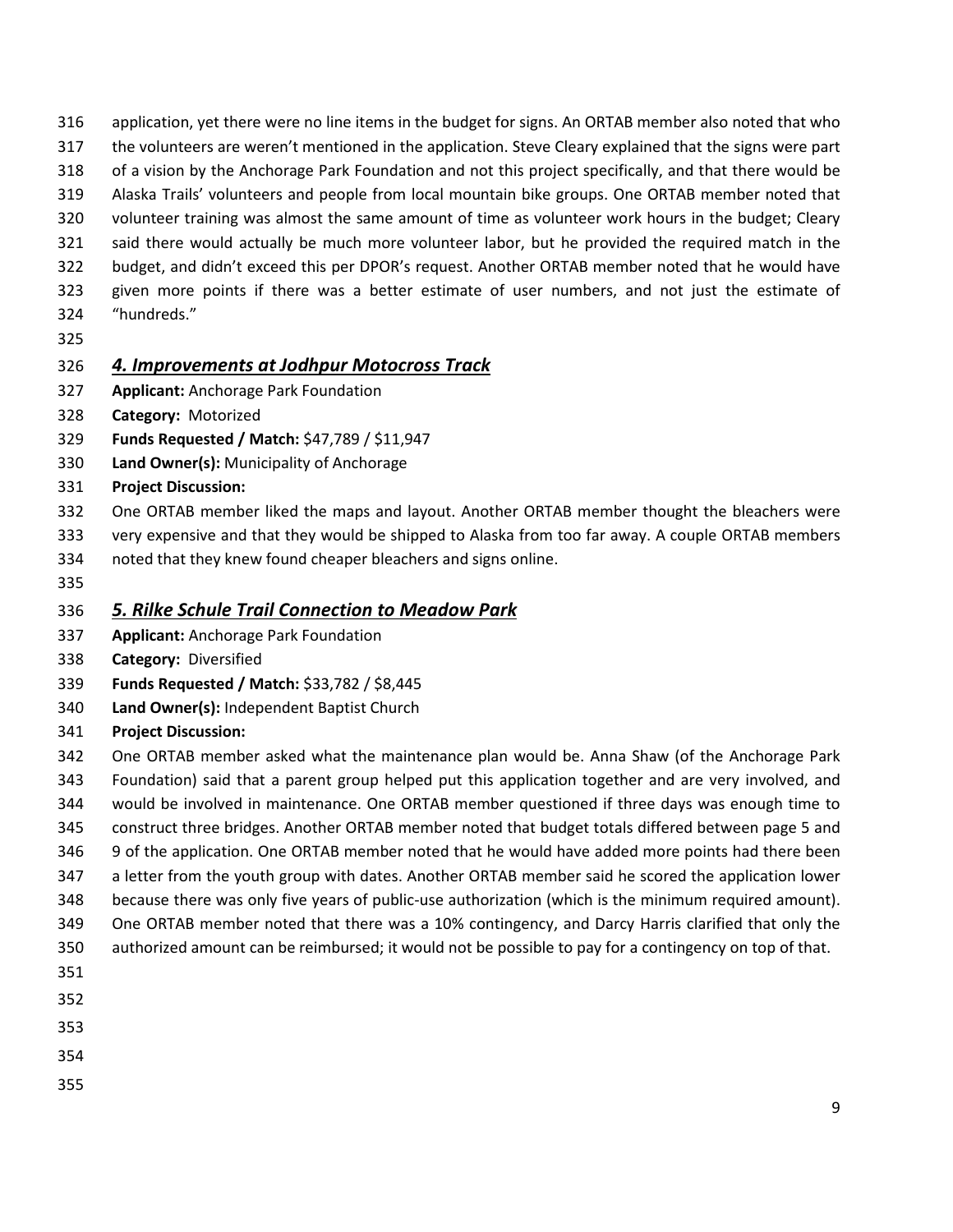#### *6. Bluff Cabin Trail Restoration*

- **Applicant:** Delta Junction Trails Association
- **Category:** Motorized
- **Funds Requested / Match:** \$100,000 / \$25,000
- **Land Owner(s):** Alaska Department of Natural Resources, Mining, Land, and Water
- **Project Discussion:**

 One ORTAB member liked that this trail was in a rural community. A few ORTAB members were concerned that there was no barrier to prevent 4x4 highway vehicles from damaging the trail after the grant project is finished. Geoff Orth (trail consultant hired for the project) noted that he will apply to change the easement to disallow 4x4 highway vehicles, and has been discussing this with DNR in Fairbanks. Another ORTAB member noted that there was no estimate for user numbers; Geoff Orth said that there is heavy use on the trail as evidenced by the trail damage. One ORTAB member asked why Little Davis-Bacon wages are included in the project. Darcy Harris and Geoff Orth clarified that it is required for contractors. Another ORTAB member had trouble figuring out what some acronyms meant in the grant application.

#### *7. Center for Alaskan Coastal Studies Interpretive Trails Improvement*

- **Applicant:** Center for Alaskan Coastal Studies
- **Category:** Non-Motorized
- **Funds Requested / Match:** \$16,067 / \$5,335.75
- **Land Owner(s):** Center for Alaskan Coastal Studies
- **Project Discussion:**

 One ORTAB member thought that the application was well written. Another ORTAB member thought that the sign was very expensive, and shipped from very far away, and the map was so-so. Beth Trowbridge (from Center for Alaskan Coastal Studies) said she knew the price seemed high, but the cheapest signs didn't seem durable enough, so they chose the middle priced sign. The ORTAB also asked if a user fee was required to use the trails. Trowbridge said that there was a user fee at certain times; Darcy Harris stated that the access has to be little or no cost so this was okay. Several ORTAB members noted there was a discrepancy between the budget and budget-narrative regarding sign art. Trowbridge stated that she forgot to update the budget, but updated the budget narrative to reflect more hours for artist work. Harris said that this part of the budget could be updated later. 

- 
- 
- 
- 
- 
- 
-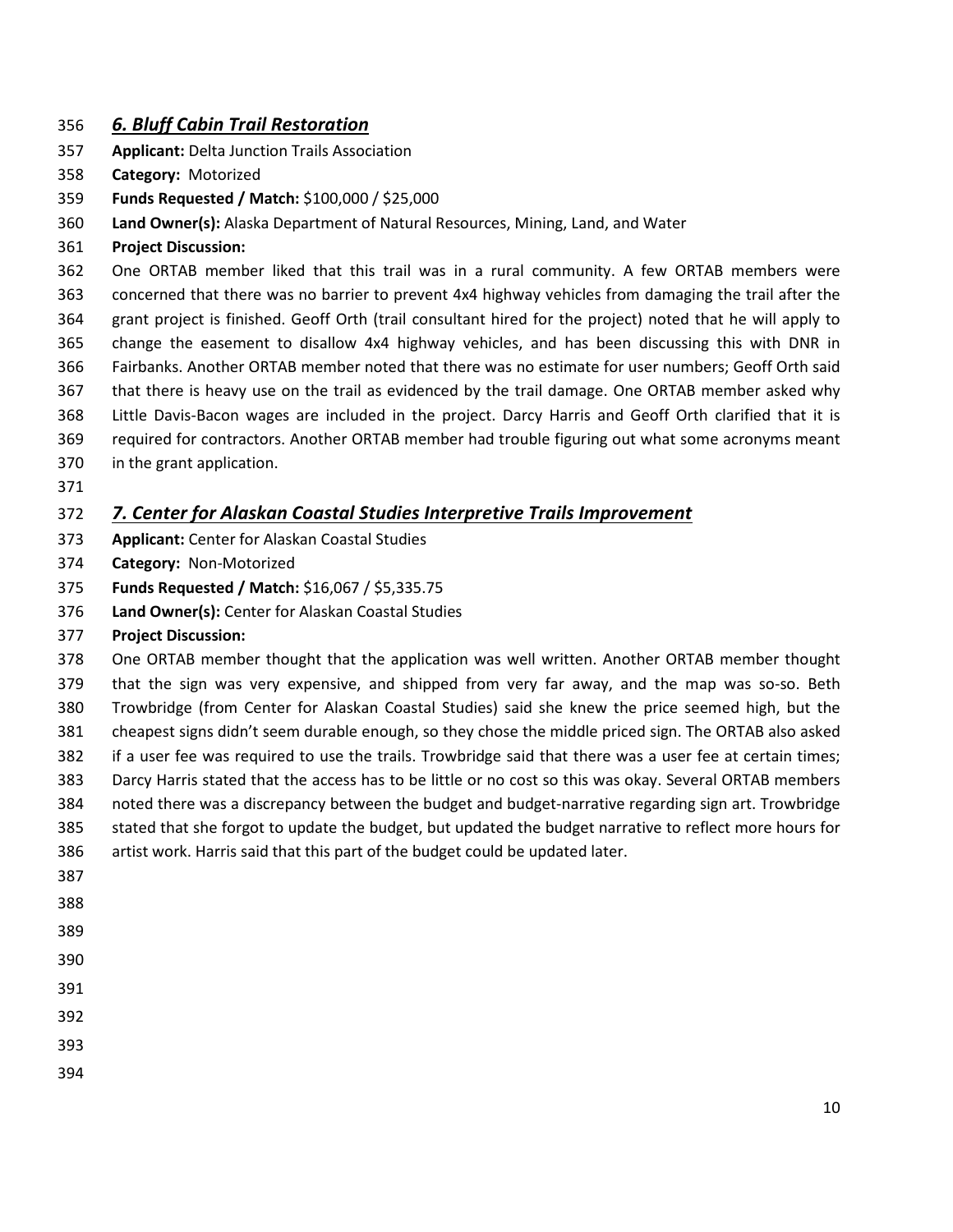## *8. Eyak River Trail Reconstruction Project*

- **Applicant:** U.S. D.A. Forest Service, Cordova Ranger District
- **Category:** Non-Motorized
- **Funds Requested / Match:** \$26,291 / \$6,573
- **Land Owner(s):** U.S. D.A. Forest Service, Cordova Ranger District
- **Project Discussion:**
- One ORTAB member thought the narrative was difficult to read, and another ORTAB member noted that
- there were staff members mentioned in the budget narrative that weren't mentioned in the budget spreadsheet.
- 

## *9. Fairbanks North Star Borough Trail Systems Enhancement Equipment*

- **Applicant:** Fairbanks North Star Borough, Parks and Recreation
- **Category:** Diversified
- **Funds Requested / Match:** \$37,043 / \$9,261
- **Land Owner(s):** Fairbanks North Star Borough
- **Project Discussion:**
- One ORTAB member commented that the grant was well written. Another ORTAB member thought that
- three quotes seemed to be from the same place, but another ORTAB member pointed out that they
- were different locations of the same distributors.
- 

## *10. North Pole Beaver Springs Trail Upgrade*

- **Applicant:** Fairbanks Soil and Water Conservation District
- **Category:** Non-Motorized
- **Funds Requested / Match:** \$22,244 / \$5,561.30
- **Land Owner(s):** Santa Clause House, Inc. and Fairbanks North Star Borough
- **Project Discussion:**
- 421 One ORTAB member noted that many documents were sideways in the scan, and another thought
- \$1500 was expensive for a trash can.
- 

#### *11. Wasilla Creek Wetlands - Refuge Trail*

- **Applicant:** Great Land Trust
- **Category:** Non-Motorized
- **Funds Requested / Match:** \$34,718 / \$10,282
- **Land Owner(s):** Alaska Department of Natural Resources, Palmer Hay Flats State Game Refuge
- **Project Discussion:**
- One ORTAB member noted that the applicant was disqualified last year because the scope of their
- project had changed.
- 
-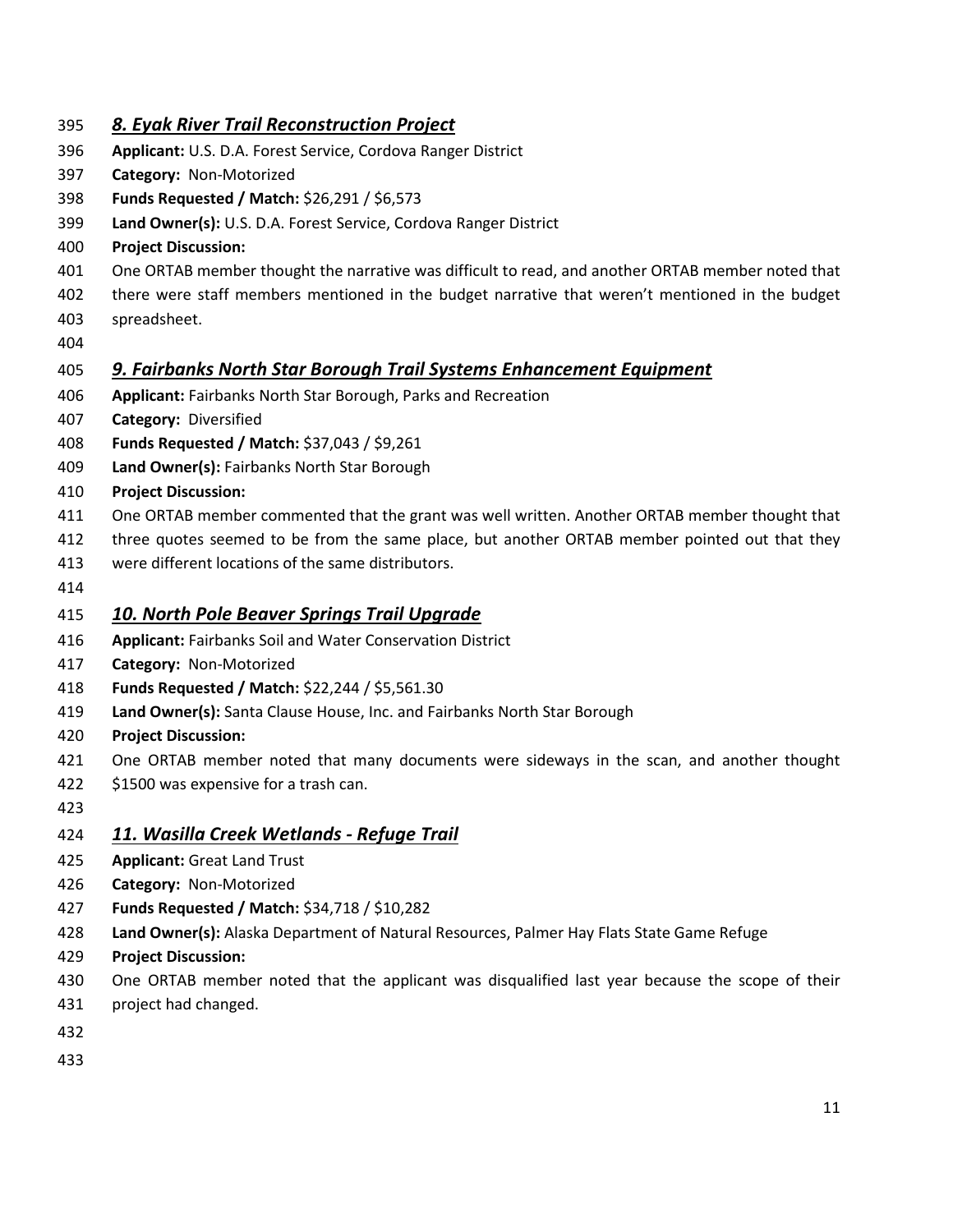## *12. Farewell Lake to Salmon River Trail Work*

- **Applicant:** Iditarod Trail Committee
- **Category:** Motorized
- **Funds Requested / Match:** \$99,952 / \$24,988
- **Land Owner(s):** State of Alaska and the Bureau of Land Management
- **Project Discussion:**
- One ORTAB member thought that this was a lot of money for equipment and flights.
- 

## *13. Jones Point Recreational Trail Upgrade*

- **Applicant:** Takshanuk Watershed Council
- **Category:** Non-Motorized
- **Funds Requested / Match:** \$15,125 / \$8,690
- **Land Owner(s):** Takshanuk Watershed Council
- **Project Discussion:**
- One ORTAB member thought that this project offered a lot of "bang for the buck". Another ORTAB
- member asked if the value of the land can be used as match (as stated in the application). Darcy Harris
- explained that if a land purchase is made specifically to build a trail, and an RTP grant application to
- build this trail is submitted within 18 months of the purchase, the appraisal value can be used as match;
- she also noted that Takshanuk Watershed Council was in the process of getting an appraisal.
- 

## *14. Kachemak Nordic Ski Club Trail Grooming Equipment*

- **Applicant:** Kachemak Nordic Ski Club
- **Category:** Diversified
- **Funds Requested / Match:** \$16,282 / \$4,071
- **Land Owner(s):** Cook Inlet Region Incorporated and Kenai Peninsula Borough
- **Project Discussion:**
- An ORTAB member commented that the application was well written, and another asked how long the
- equipment is expected to last. The applicant said the one they have now has lasted 5 years with no
- problems.
- 

#### *15. Kachemak Bay Mooring Buoys*

- **Applicant:** Homer Yacht Club
- **Category:** Motorized
- **Funds Requested / Match:** \$64,477 / \$21,534.82
- **Land Owner(s):** Alaska State Parks, Kachemak Bay State Park and State of Alaska, DNR, Division of
- Mining Land and Water
- **Project Discussion:**
- One ORTAB member thought it would be nice to have these mooring buoys. Another ORTAB member
- 472 also thought it would be nice, but pointed out that there were reasons that State parks originally
- removed them including maintenance and liability; there is also a potential conflict with seiners. One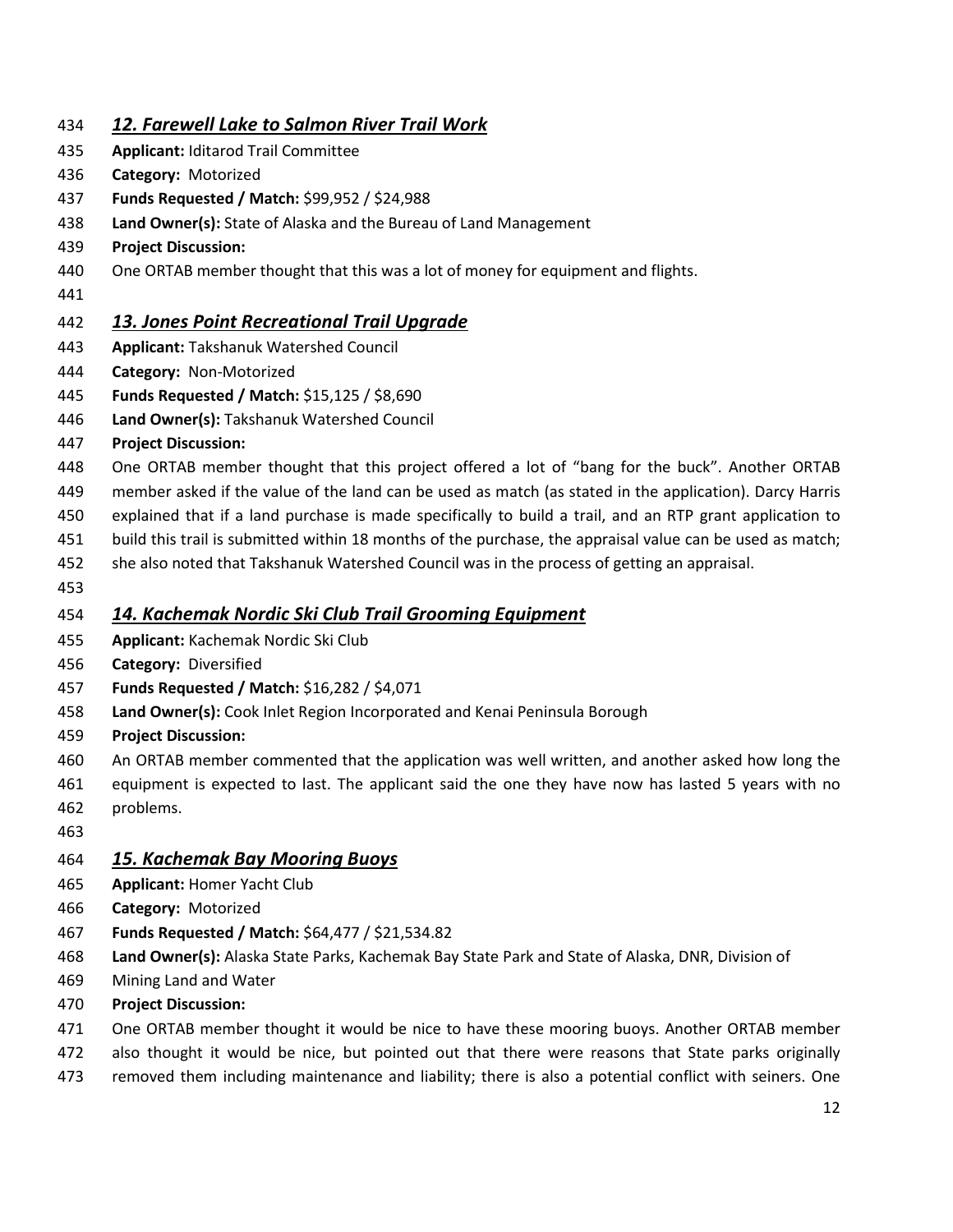ORTAB member mentioned that there is a proposed buoy off of an island which is a sensitive historical site; the historical significance was not mentioned in the application; he also noted that without money 476 for deferred maintenance the buoys had to be removed. One ORTAB member thought that support letters were from folks that really didn't want the public to use them. Another ORTAB member thought the project sounded like a motorized water trail, and that it would nice if the buoy locations were specified already instead of having only possible locations identified. Some of the ORTAB members wanted more information about the 30-person Coast Guard crew that was identified in the application to assist with the project; it was only mentioned briefly. There was also no letter from the Coast Guard included. Several ORTAB members were worried about maintenance, and questioned who would own these after they were installed. Darcy Harris said that the State of Alaska would be liable after their installation. One ORTAB member said he'd feel better if fewer buoys were funded, and another asked if only some of the buoys could be funded. Darcy Harris said that would change the scope of the project and would not be possible during this grant cycle. One ORTAB member wanted to hear an opinion from the eventual owner. Another ORTAB member wanted the applicant to resubmit after addressing the board's concerns. One ORTAB member said he could call the applicant to express the board's concerns and encourage resubmittal if the project was not recommended.

 ORTAB asked Jason Oakley (DPOR, Kachemak Bay Chief Ranger) if his State Park will maintain the buoys if they are installed. He said that DPOR would be willing to maintain them, although there is no money to do so. Oakley also said an emphasis on maintenance from another organization should be given. ORTAB members also asked if there was a certification needed for divers performing buoy maintenance, and if DPOR could perform any repairs. Oakley said "maybe a small fix," and he wasn't sure about the certification. When asked about seiner concerns, he said people could keep a dialogue open. He also said that it was his understanding that most of the old buoys washed away and were not removed.

 Kevin Walker (the applicant's representative) explained that buoys in Washington State are maintained and inspected 2-3 years by a dedicated team. The applicant's plan is to inspect each buoy with a diver just before the grant closes in two years, and if there are any problems, everything except the anchor can be removed and marked with underwater buoy. He said the group could replace buoys with another RTP grant or use another funding source. He said that several groups are interested in keeping the buoys going, including the Homer Yacht Club, the Wooden Boat Society, the Friends of Kachemak Bay State Park, and the Kachemak Bay Water Trail. All of these groups, he said, have "dozens or hundreds of members." With these groups, he said, there "would be enough" volunteers and contributions for maintenance and replacement parts. Walker said that he knew 5 divers that have 2 boats and could do maintenance for the cost of the gas. Also, the Coast Guard, as well as other organizations, "may" be able to help.

 Darcy Harris asked about future liability. Walker said if a buoy broke and a boat washed on shore that would "be a problem". He said that "we" needed to make sure larger boats don't tie up to this during a storm and put too much stress on the system, but these systems are over-engineered to prevent this, and "hopefully" this wouldn't happen. Harris said that the project should not rely on Alaska State Parks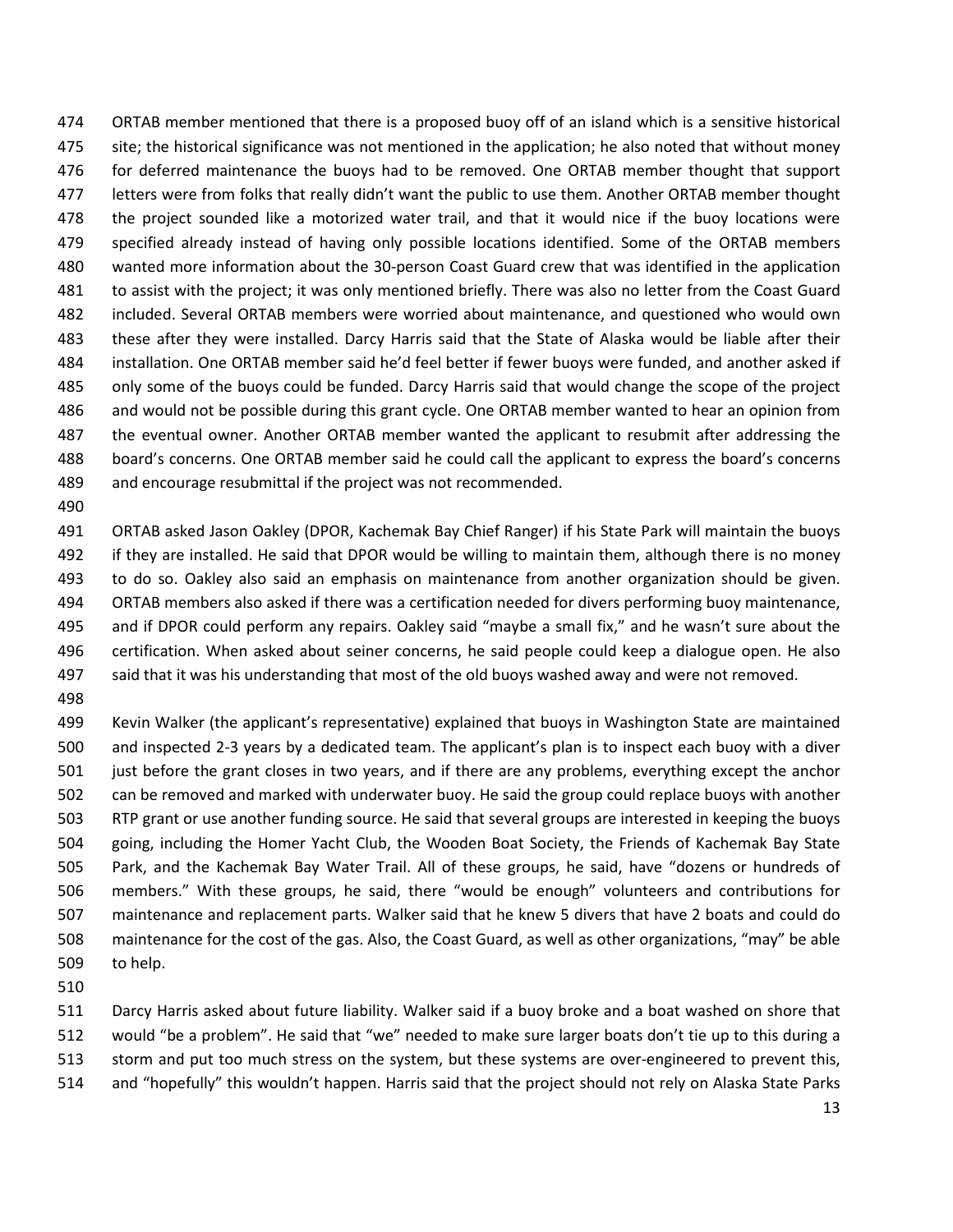- being liable. Darcy Harris said she was concerned that this project was not "shovel ready" and there were still a lot of unanswered questions.
- 
- Walker also noted that the seiner representative was at the last Friends of Kachemak Bay State Park
- meeting, and agreed to place buoys in a locations with less conflict with seining. Walker said the seiner
- representative had buoy waypoints and can work with the Homer Yacht Club on this project. "The buoys
- could be temporarily removed during seining season which is short", Walker said.
- 

#### *16. Ski Trail Grooming Equipment*

- **Applicant:** Mat-Su Ski Club
- **Category:** Non-Motorized
- **Funds Requested / Match:** \$49,641 / \$12,410
- **Land Owner(s):** Alaska State Parks and Matanuska-Susitna Borough
- **Project Discussion:**
- One ORTAB member said that the application was well written and had many support letters. Another
- ORTAB member questioned how difficult it was to get a Buy America waiver. Darcy Harris said that every
- application for a Buy America waiver sent to FHWA in 2015 had been approved. An ORTAB member also
- noted that there were specific features of this machine that weren't available on other machines.
- 

#### *17. Mosquito Cove Trail (Storm Damage) Repair*

- **Applicant:** Sitka Trail Works, Inc.
- **Category:** Non**-**Motorized
- **Funds Requested / Match:** \$39,840 / \$10,103
- **Land Owner(s):** Alaska State Parks and U.S. Forest Service
- **Project Discussion:**
- An ORTAB member liked the foot-by-foot trail documentation. Another ORTAB member noted that this is a popular trail in Sitka with lots of water damage and blow-downs with temporary fixes, and there are no State Parks staff members in Sitka. One ORTAB member thought that this "wasn't the best grant application." Another ORTAB Member said that there were many separate files making it difficult to
- review on a computer, and many attachments were "fuzzy and hard to read". One ORTAB member noted that information about the project is available, but it is scattered in different parts of the application. One ORTAB member questioned if a helicopter is needed to move gravel, and another explained that the trail is narrow and hilly, so "yes".
- 
- 
- 
- 
- 
-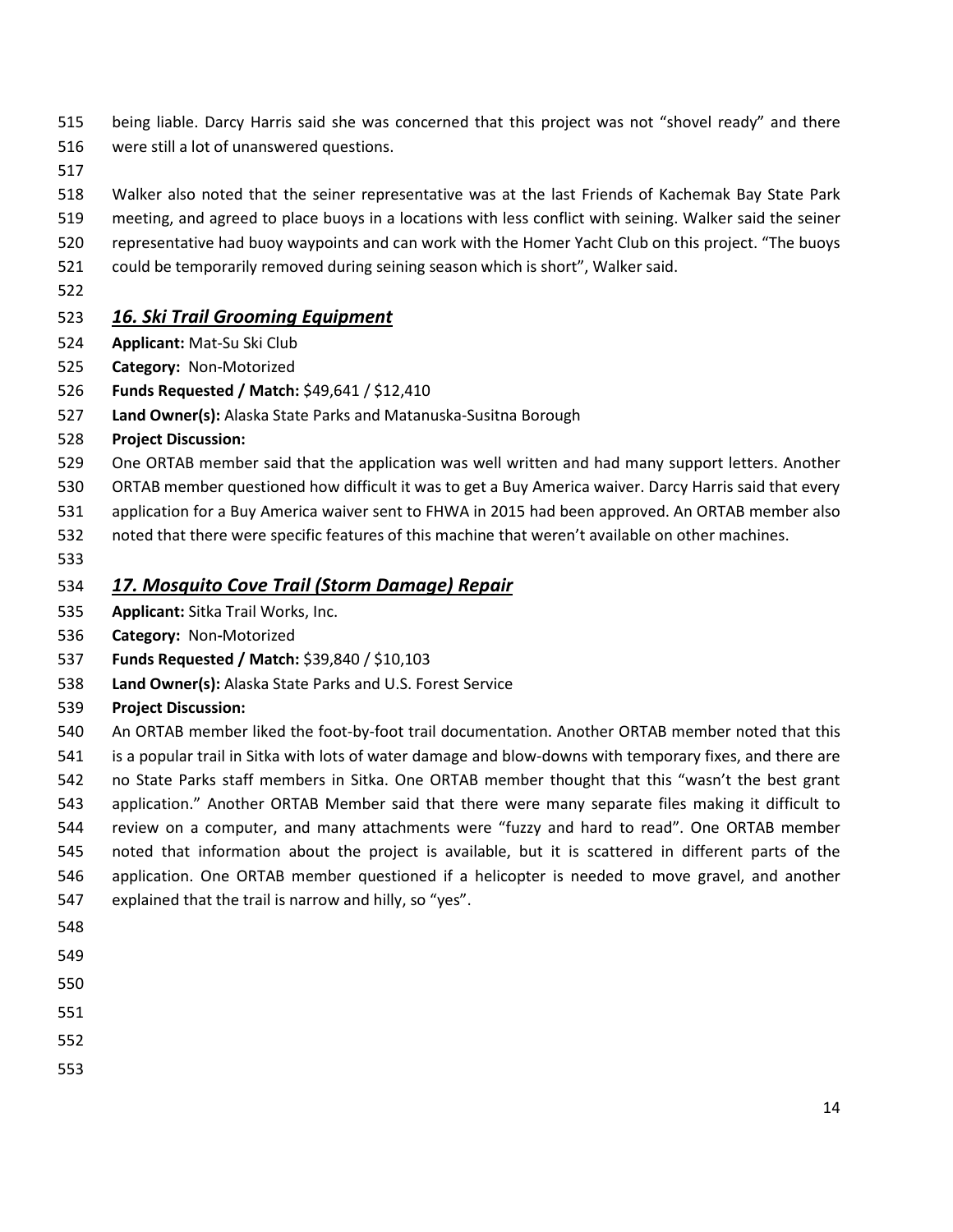#### *18. Youth Conservation Corps Denali State Park*

- **Applicant:** Upper Susitna Soil & Water Conservation District
- **Category:** Non-Motorized
- **Funds Requested / Match:** \$6,851 / \$1,712.80
- **Land Owner(s):** Alaska State Parks, Denali State Park
- **Project Discussion:**
- One ORTAB member thought this project had an "easy-to-follow budget". Another ORTAB member said
- the applicant turned in a much better application than last year. Another ORTAB member wasn't sure
- how important the project was, and the organization might just be looking for anything to provide funding.
- 

#### *19. Windsock Trail Upgrade*

- **Applicant:** Willow Area Community Organization and Willow Trail Committee
- **Category:** Diversified
- **Funds Requested / Match:** \$14,560 / \$3,640
- **Land Owner(s):** Mat-Su Borough, Matanuska Recreation Co., Todd and Carrie Smolden, Byron Elzig

#### **Project Discussion:**

- One ORTAB member asked if there was land owner authorization, and another was curious if the survey
- had been completed. One ORTAB member noted that there were materials mentioned in the project
- description that weren't mentioned in the budget, and Darcy Harris said that FHWA wanted the big
- picture of all materials to be used. One ORTAB member stated that this is definitely a diversified project.
- Another ORTAB member wanted to hear from the land owners of the project.
- 

#### **Motion:**

- Mickey Todd moved to accept the budget (as in the RTP spreadsheet) as written. Mike Sirofchuk
- seconded.
- 
- **Vote:** (7 yea, 0 nay) Motion Passed
- 
- The budget was accepted.
- 

## **State RTP Projects Recommended for Funding by ORTAB (but not officially approved)**

- 1. Trail Maintenance Equipment Purchase
- 2. Kachemak Bay State Park Orientation Panels
- 3. Alaska State Park Trail Guide Videos
- 4. Caines Head SRA: Tonsina Section
- 5. Moose Valley/Poot Peak Trail Restorations
- 6. Saddle Trail Reroute Phase II
- 8. Northern Area Training & Assessment
- 9. Angel Creek Hillside Bridge Repairs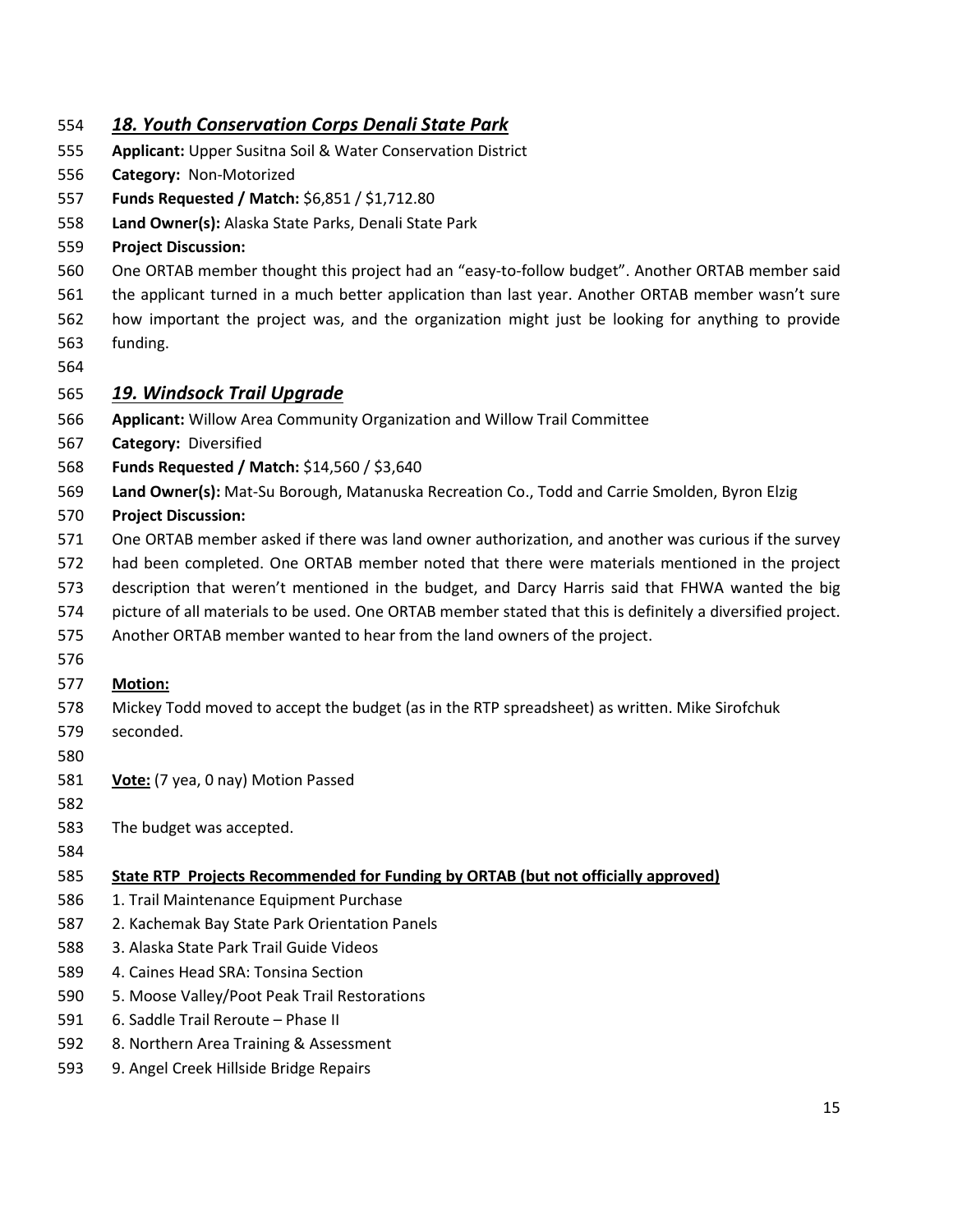| 594        | 10. Eagle Trail                                                                                          |
|------------|----------------------------------------------------------------------------------------------------------|
| 595        | 12. Mastodon Trail Construction                                                                          |
| 596        | 13. Mastodon Trail Hardening / Clearing                                                                  |
| 597        | 14. Stiles Extension Construction                                                                        |
| 598        | 15. Battery Point Trail - Phase II                                                                       |
| 599        | 16. Granite Creek Trail Improvement                                                                      |
| 600        | 17. Point Bridget Trail Restoration - Phase II                                                           |
| 601        |                                                                                                          |
| 602        | Non-State RTP Projects Recommended for Funding by ORTAB (but not officially approved)                    |
| 603        | 1. Tsalteshi Trails Association Single Track                                                             |
| 604        | 2. Mirror Lake Singletrack - Phase 1                                                                     |
| 605        | 3. Russian Jack Mountain Bike Trails                                                                     |
| 606        | 4. Improvements at Jodhpur Motocross Track                                                               |
| 607        | 5. Rilke Schule Trail Connection to Meadow Park                                                          |
| 608        | 6. Bluff Cabin Trail Restoration                                                                         |
| 609        | 7. Center for Alaskan Coastal Studies Interpretive Trails Improvement                                    |
| 610        | 8. Eyak River Trail Reconstruction Project                                                               |
| 611        | 9. Fairbanks North Star Borough Trail Systems Enhancement Equipment                                      |
| 612        | 11. Wasilla Creek Wetlands - Refuge Trail                                                                |
| 613        | 12. Farewell Lake to Salmon River Trail Work                                                             |
| 614        | 13. Jones Point Recreational Trail Upgrade                                                               |
| 615        | 14. Kachemak Nordic Ski Club Trail Grooming Equipment                                                    |
| 616        | 15. Kachemak Bay Mooring Buoys                                                                           |
| 617        | 16. Ski Trail Grooming Equipment                                                                         |
| 618        | 17. Mosquito Cove Trail (Storm Damage) Repair                                                            |
| 619        | 18. Youth Conservation Corps Denali State Park                                                           |
| 620        | 19. Windsock Trail Upgrade                                                                               |
| 621        |                                                                                                          |
| 622        | <b>Projects Not Recommended by ORTAB for Funding</b>                                                     |
| 623        | 7. Curry Ridge Trail - Phase II                                                                          |
| 624        | 11. Granite Tors Boardwalk Repairs                                                                       |
| 625        | 10. North Pole Beaver Springs Trail Upgrade                                                              |
| 626        |                                                                                                          |
| 627<br>628 | Discussion with Deputy Director and Operations Manager LeClair                                           |
| 629        | Deputy Director and Division Operations Manager Claire LeClair offered to answer any questions ORTAB     |
| 630        | had. A few ORTAB members noted that the State Parks applications were of "lower quality than the non-    |
| 631        | state applications" and "it seemed like they tried to get through them as quickly as possible;" some had |
| 632        | spelling errors. One ORTAB member pointed out that they know State Parks employees are                   |

"passionate," but that doesn't necessarily come across in the applications. Another ORTAB member

thought that the project descriptions for Chena River State Recreation Area needed to improve. A few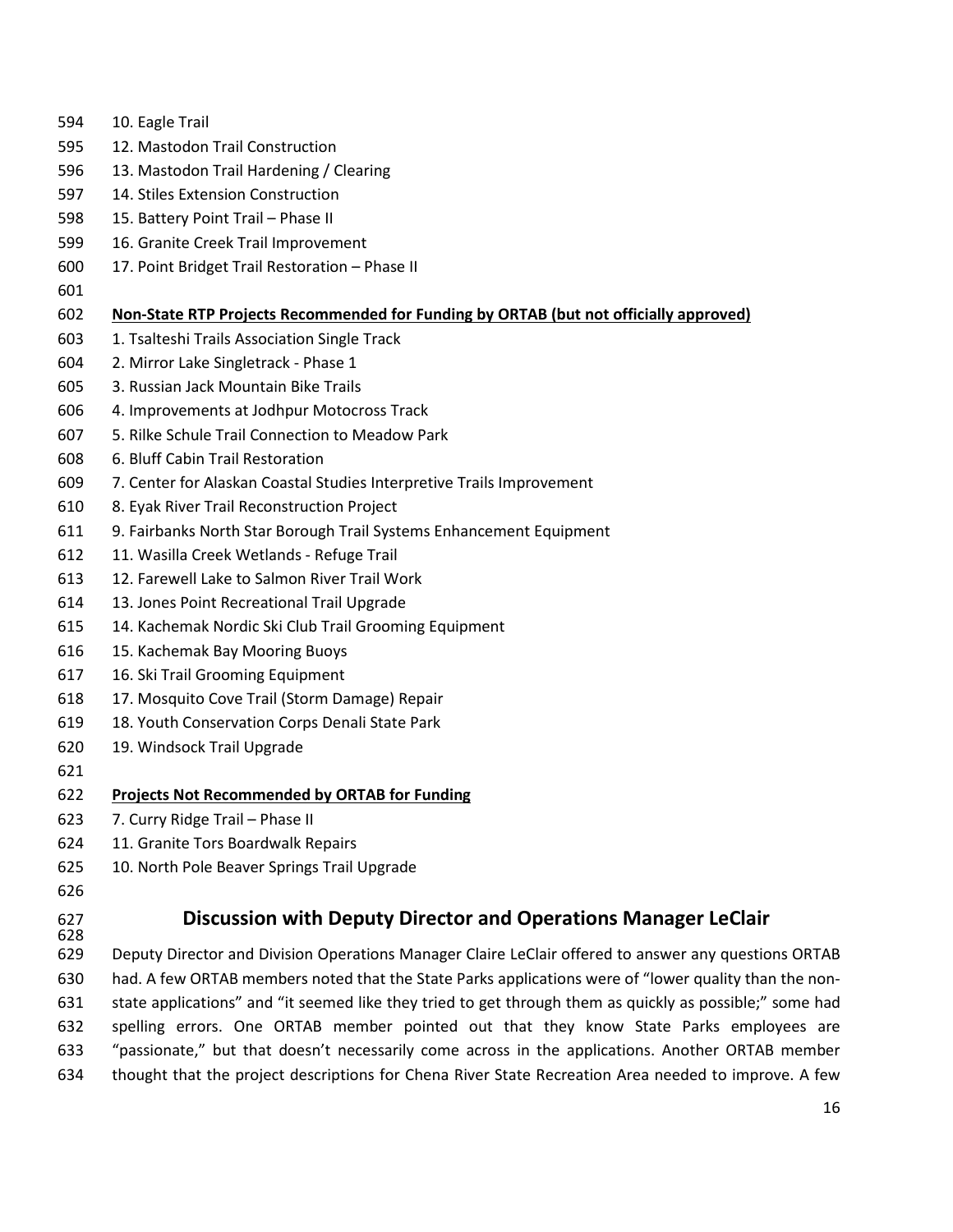ORTAB members also said they wanted to see more than just advisory board letters for public support. One ORTAB member said he'd rather see a superintendent's time spent on things other than grant applications, because he thought the projects would be well implemented. LeClair said it sounded like ORTAB wanted to see better quality applications, although they thought the projects were valuable; she also noted that the applications shouldn't take a long time to decipher and they should be written more clearly.

 LeClair explained that she is glad RTP money continues to come into the state, and none of these State Parks projects will happen without this federal funding. She also said that current deferred maintenance in the parks (maintenance that has not been done) would cost 60 million dollars to complete, and there is no funding for this. This deferred maintenance value doesn't include trails.

 When LeClair was asked if field staff had warehouses of tools and camping gear, LeClair said she was unsure, but it would be good for the field staff to communicate if they had those items. One ORTAB member thought that if DPOR grant applicants were requesting new tools and camping gear in their applications, that they should disclose if they are trying to replace worn out or unsafe gear. Another ORTAB member thought that DPOR applicants should be on the phone during the annual ORTAB meetings to help answer questions. Another ORTAB member stated that more motorized projects could be funded if more applications were submitted for Motorized projects; Leclair said she would pass this on the superintendents.

- 
- 

#### **Land & Water Conservation Fund (LWCF) Discussion with Jean Ayers**

 Jean Ayers, LWCF Grants Administrator, stated that for the past decade LWCF applications were only accepted every other year, because federal funding for LWCF has been so low. However, next year the program is expecting to receive almost three times the funding of past years. The National Park Service may issue roughly one million dollars to Alaska in the 2016 grant cycle. Half of those funds will be designated for state projects and half for projects sponsored by local communities. She encouraged ORTAB to spread the word in their communities about the upcoming grant cycle which will open late this summer or early fall 2016.

 Ayers stated that the U.S. Congress reauthorized the LWCF program for three years, instead of the usual 20 or 25 years, and noted that discussion will continue about possible changes to the LWCF grant program. She explained that the most controversial aspect of the LWCF program rests with the "federal" side of LWCF, with its focus on federal land acquisition. However, most in Congress support the "stateside" assistance LWCF offers for close-to-home recreational projects. Unfortunately, some people 671 get confused about the stateside program versus the federal side. Ayers welcomed support from governmental agencies and grass roots organizations that appreciate the recreational opportunities provided by LWCF.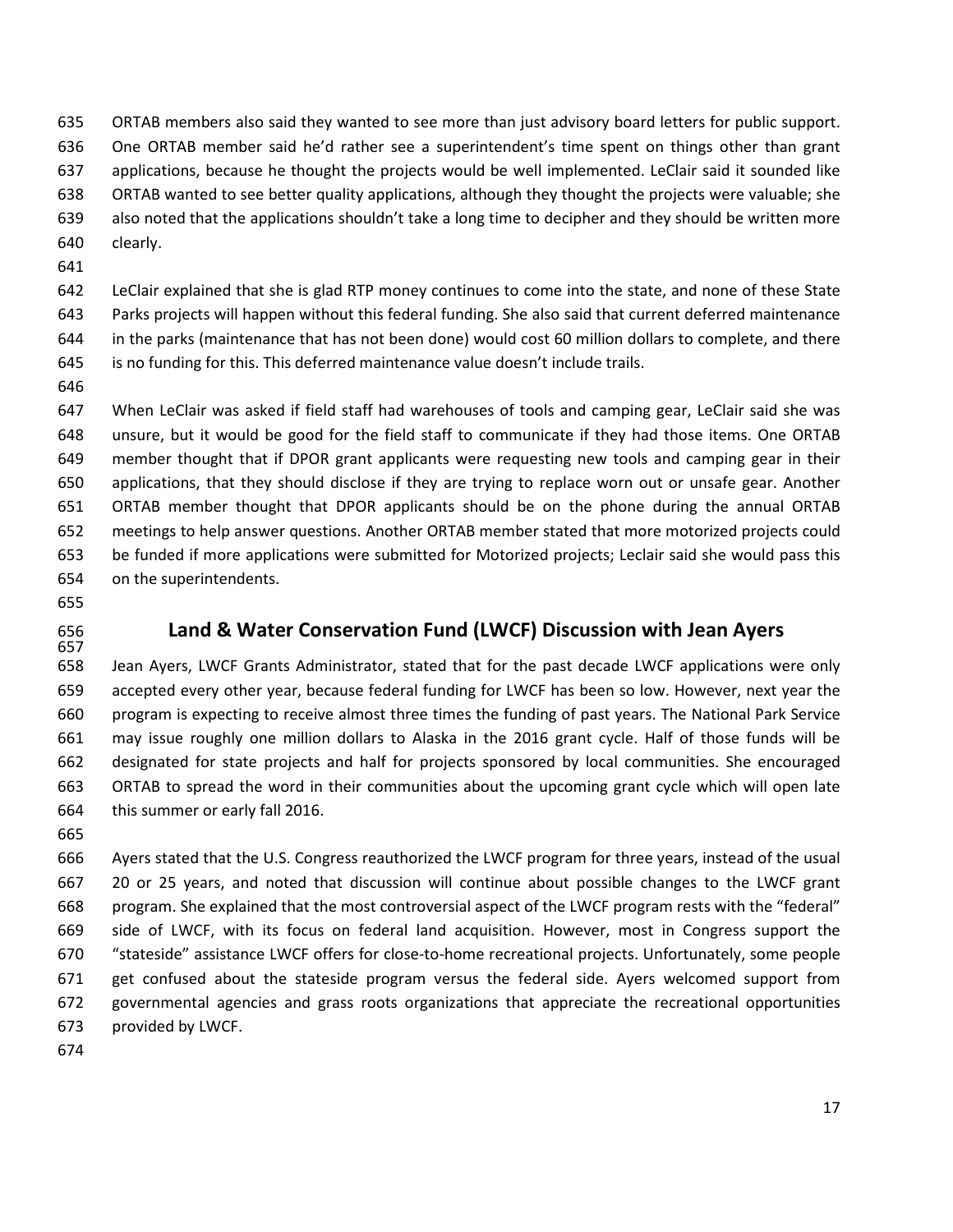Ayers said there have been 330 LWCF projects in Alaska since the program's inception in 1965, and we currently have 16 active projects statewide. The maximum grant request per project is currently \$125,000, and the minimum grant request has been lowered from \$100,000 to \$50,000, since the 50% match was difficult for smaller communities to come up with.

 When asked what the LWCF grants could be used for, Ayers gave examples of various projects such as skate parks in Bethel and Sitka, tot lots in Anchorage, boat launches at Finger Lake, trails and picnic area at Tanana Lakes in Fairbanks, and the Salonie Creek Rifle Range in Kodiak. She explained that the Statewide Comprehensive Outdoor Recreation Plan (SCORP) identifies project priorities based on public surveys conducted every 5 years. The most recent survey (which will be incorporated into the SCORP being updated this year) indicated a high priority for maintaining current facilities rather than adding new ones. Ayers noted that the ORTAB will use the priorities delineated in the updated SCORP to help make funding recommendations. Ayers added that most any public outdoor recreation facility can be recommended for funding, (including land acquisition, though not a high priority) as long as it fits a project type identified in the SCORP. Darcy Harris noted that application deadlines can be changed to accommodate the meeting next year in preparation for the extra number of grants anticipated.

#### **Final Discussion**

 One ORTAB member asked if there could be an official promotion of RTP grants to villages and rural Alaska other than ORTAB just telling friends in their communities. Darcy Harris mentioned that announcements on village radio stations are often free, and wanted to make sure that folks were applying for eligible projects. Another ORTAB member noted that there are time limits on these sorts of announcements. One member said he would write up an announcement, and another ORTAB member advised for an ad to be no more than 30 seconds long.

 One ORTAB member thought that "checkered land ownership" is a problem that makes these projects difficult to implement in rural Alaska. Another ORTAB member asked if something like NANA Nordic (a program that teaches kids to ski in rural Alaska) could be funded by RTP. Also, he said, some villages have Nordic ski programs and could use the funds; he said he will talk to Native health corporations to garner interest. One ORTAB member asked why there can't be a focus on building rural safety cabins. Another ORTAB member explained that people travel faster today and use them less often; they also fall into disrepair after a couple years. Another idea discussed by the ORTAB was to get professional grant writers in touch with rural applicants. Steve Neel noted that out of the 400+ grants he's seen while working as a DPOR Grants Administrator, only four have been west of Wasilla. Darcy Harris said she could look into DNR distributing news releases throughout the state to promote the program.

 Darcy Harris said that a meeting earlier in the year may increase project approval rates prior to the field season, and asked if January would work for next year's meeting. There were concerns that with both RTP and LWCF grants next year, there wouldn't be enough time for the ORTAB to score the applications.

Harris suggested pushing the application period earlier and sending ORTAB the LWCF grants when they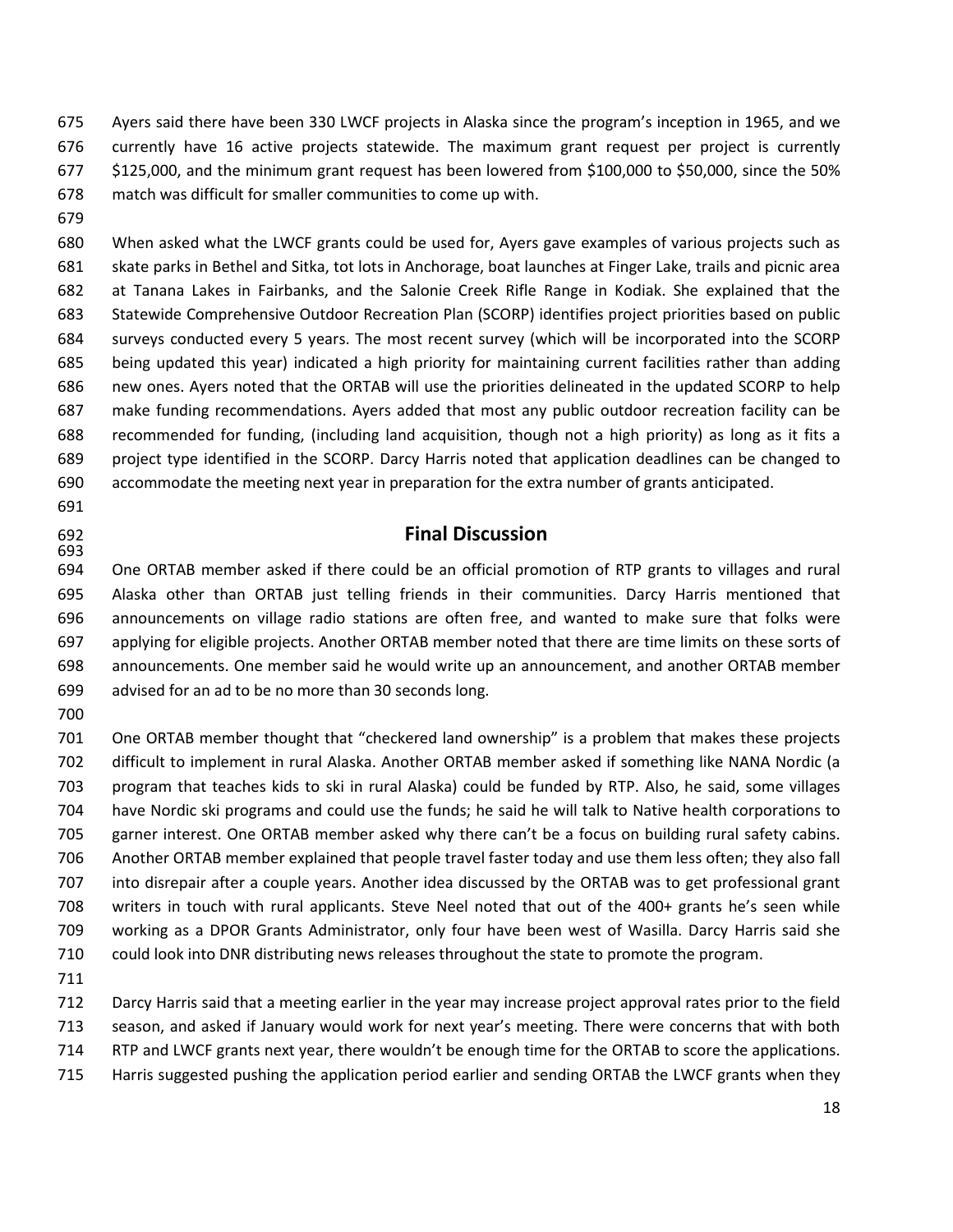become available (as early as possible). One ORTAB member mentioned that September is a busy month in Fairbanks, and an October deadline would interfere with that. Another ORTAB member suggested the 718 application due date should be November  $1<sup>st</sup>$  instead of November 15<sup>th</sup>. January 4-5, 2017 are next year's tentative meeting dates. Harris said her goal will be to get applications to the ORTAB by 720 December  $1<sup>st</sup>$  and send LWCF grants to them as they come in. One ORTAB member also suggested putting the applications online for other ORTAB members to download.

 Darcy Harris reminded those ORTAB members whose terms will expire this year, to send in letters of continued interest if they wish to continue to serve. She still intends to publish a news release advertising the positions. One ORTAB member asked how many ORTAB members there were supposed to be, and noted that if member(s) are added, the number should increase by two for voting purposes. Harris said there is not a required number of members.

 The ORTAB then made suggestions to improve the applications. Suggestions included fixing incorrect page numbers, adding the text "projects should be available at little to no cost to the public," and to encourage applicants to submit better maps. Another idea from the ORTAB was to encourage applicants to score their own grant applications (with score sheets) after compiling their packages. One ORTAB member suggested requiring only two files in the application submittals, the application with attachments and the budget spreadsheet. Another ORTAB member wanted consistent page orientation 735 to be required and worth points.

The ORTAB wants the language asking for support letters to be more explicit. They thought that

language should be added to the application that requires current letters of support from potential

project beneficiaries other than the landowners. Some ORTAB members also wanted the youth

development question on the application to require a support letter to receive points. One ORTAB

member suggested that a completed sample application online would be helpful for applicants.

 Steve Neel asked if the ORTAB was interested in seeing grant progress updates. There was general agreement, especially for pictures of the final projects. The ORTAB also offered to visit RTP projects in their areas and let Darcy Harris and Steve Neel know how they are coming along. The ORTAB asked if any applicants were unable to spend all of their money for their projects. Neel mentioned that the Snomads parking lot from a couple years ago wasn't completed due to inaction by the applicant. He also said that the Friends of the Koponen Homestead couldn't get money in the time they needed for the Koponen Homestead Trail project; Neel said that his jury duty and the new accounting system caused delays. 

- 
- 
- 
- 
-